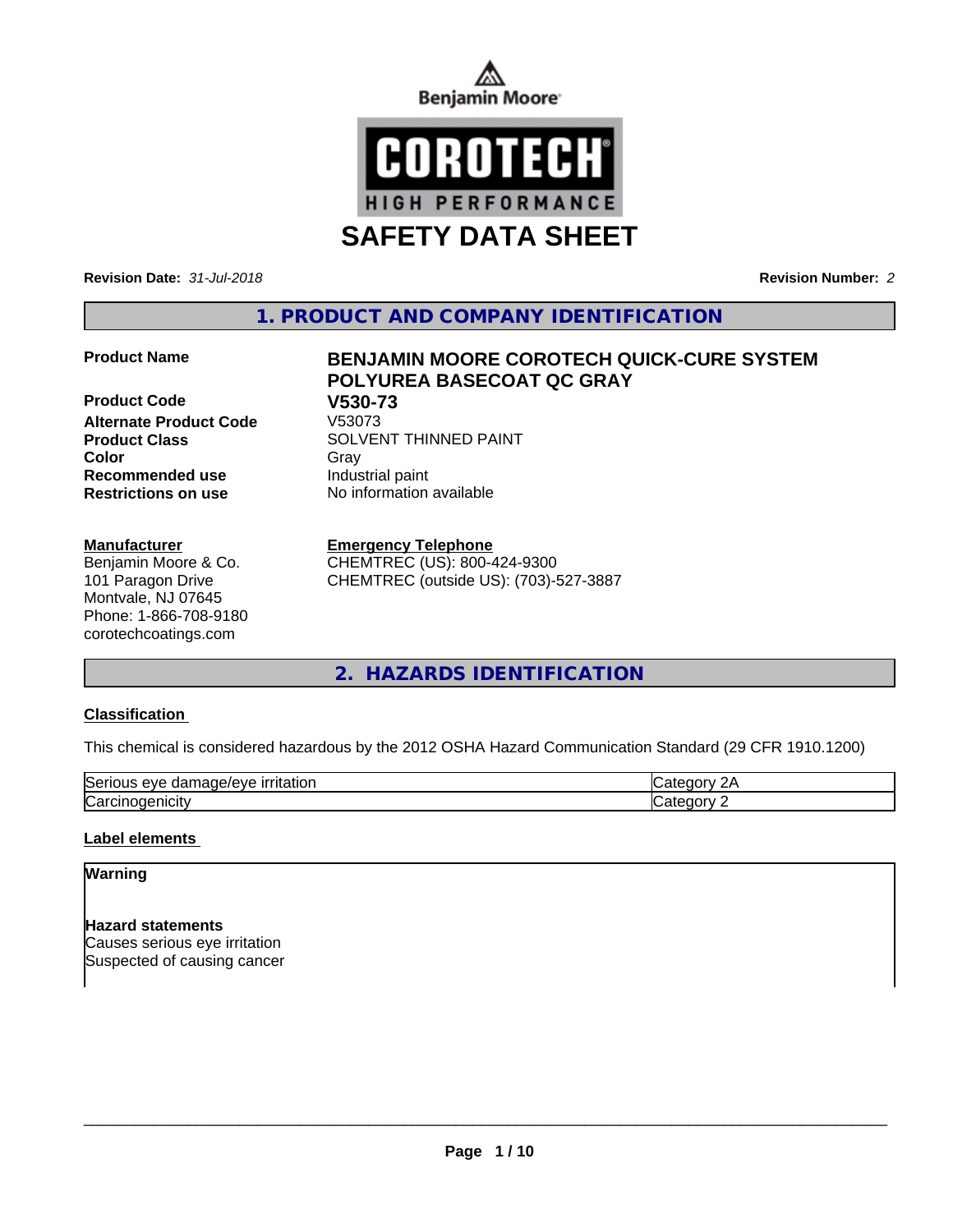# \_\_\_\_\_\_\_\_\_\_\_\_\_\_\_\_\_\_\_\_\_\_\_\_\_\_\_\_\_\_\_\_\_\_\_\_\_\_\_\_\_\_\_\_\_\_\_\_\_\_\_\_\_\_\_\_\_\_\_\_\_\_\_\_\_\_\_\_\_\_\_\_\_\_\_\_\_\_\_\_\_\_\_\_\_\_\_\_\_\_\_\_\_ V530-73 - **BENJAMIN MOORE COROTECH QUICK-CURE SYSTEM POLYUREA BASECOAT QC GRAY**



**Odor** characteristic

#### **Precautionary Statements - Prevention**

Obtain special instructions before use Do not handle until all safety precautions have been read and understood Use personal protective equipment as required Wash face, hands and any exposed skin thoroughly after handling Wear eye/face protection

#### **Precautionary Statements - Response**

IF exposed or concerned: Get medical advice/attention **Eyes** IF IN EYES: Rinse cautiously with water for several minutes. Remove contact lenses, if present and easy to do. Continue rinsing If eye irritation persists: Get medical advice/attention

#### **Precautionary Statements - Storage**

Store locked up

### **Precautionary Statements - Disposal**

Dispose of contents/container to an approved waste disposal plant

# **Hazards not otherwise classified (HNOC)**

Not applicable

#### **Other information**

No information available

#### **Other hazards**

 **IMPORTANT:** Designed to be mixed with other components. Mixture will have hazards of all components. Before opening packages, read all warning labels. Follow all precautions.

 **CAUTION:** All floor coatings may become slippery when wet. Where non-skid characteristics are desired, use an appropriate anti-slip aggregate.

# **3. COMPOSITION INFORMATION ON COMPONENTS**

| <b>Chemical name</b>              | <b>CAS No.</b> | Weight-% |
|-----------------------------------|----------------|----------|
| Kaolin, calcined                  | 66402-68-4     | رے       |
| Titanium dioxide                  | 13463-67-7     | ۷J       |
| Glycidoxy propyl trimethoxysilane | 2530-83-8      |          |
| Carbon black                      | 1333-86-4      | U.5      |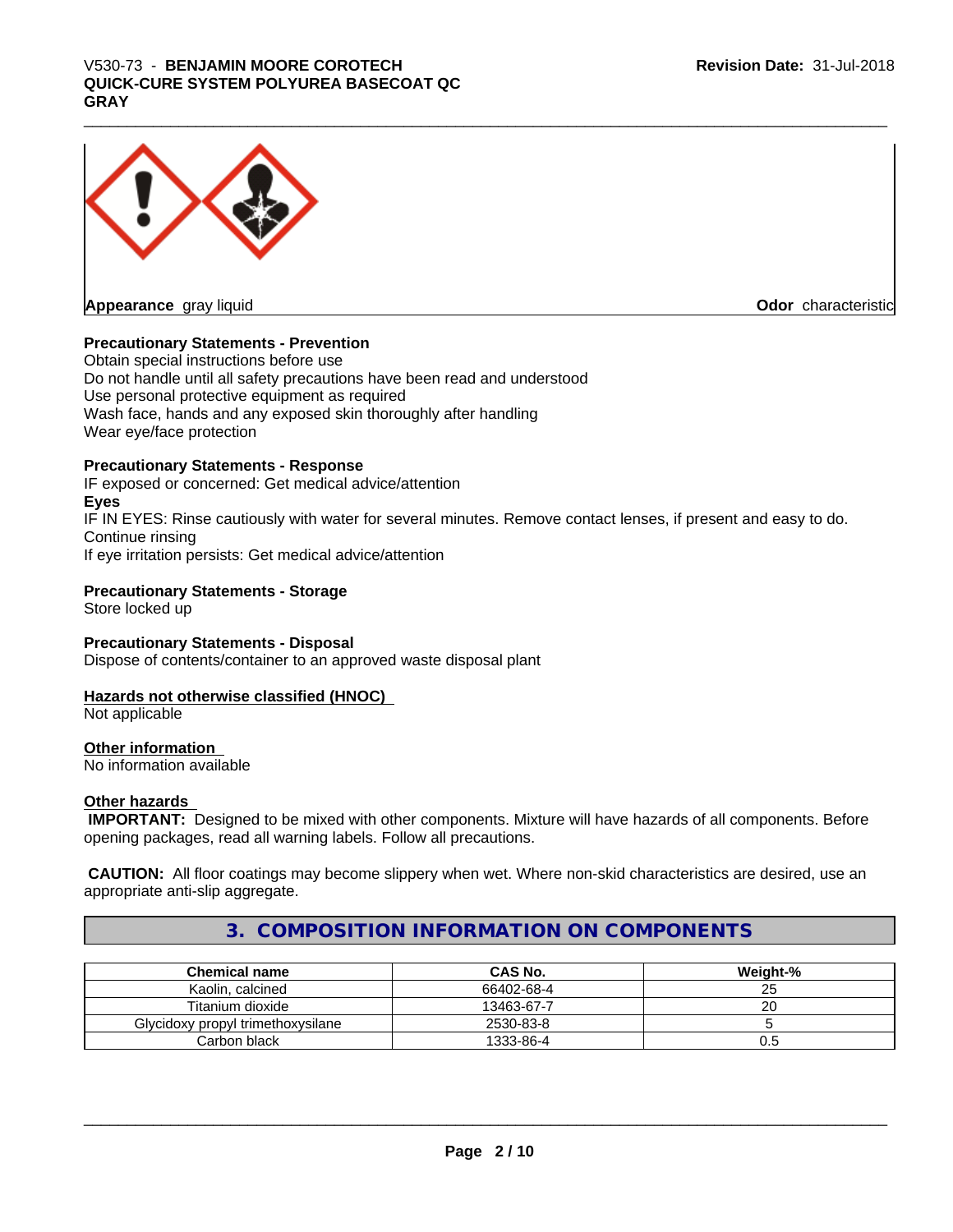г

|                                                  | 4. FIRST AID MEASURES                                                                                    |
|--------------------------------------------------|----------------------------------------------------------------------------------------------------------|
| <b>General Advice</b>                            | No hazards which require special first aid measures.                                                     |
| <b>Eye Contact</b>                               | Rinse thoroughly with plenty of water for at least 15 minutes and consult a<br>physician.                |
| <b>Skin Contact</b>                              | Wash off immediately with soap and plenty of water while removing all<br>contaminated clothes and shoes. |
| <b>Inhalation</b>                                | Move to fresh air. If symptoms persist, call a physician.                                                |
| Ingestion                                        | Clean mouth with water and afterwards drink plenty of water. Consult a physician<br>if necessary.        |
| <b>Most Important</b><br><b>Symptoms/Effects</b> | None known.                                                                                              |
| <b>Notes To Physician</b>                        | Treat symptomatically.                                                                                   |

**5. FIRE-FIGHTING MEASURES**

| <b>Suitable Extinguishing Media</b>                                              | Use extinguishing measures that are appropriate to local<br>circumstances and the surrounding environment.                                   |
|----------------------------------------------------------------------------------|----------------------------------------------------------------------------------------------------------------------------------------------|
| <b>Protective Equipment And Precautions For</b><br><b>Firefighters</b>           | As in any fire, wear self-contained breathing apparatus<br>pressure-demand, MSHA/NIOSH (approved or equivalent)<br>and full protective gear. |
| <b>Specific Hazards Arising From The Chemical</b>                                | Closed containers may rupture if exposed to fire or<br>extreme heat.                                                                         |
| <b>Sensitivity To Mechanical Impact</b>                                          | No.                                                                                                                                          |
| <b>Sensitivity To Static Discharge</b>                                           | No.                                                                                                                                          |
| <b>Flash Point Data</b><br>Flash Point (°F)<br>Flash Point (°C)<br><b>Method</b> | 212.0<br>100.0<br><b>PMCC</b>                                                                                                                |
| <b>Flammability Limits In Air</b>                                                |                                                                                                                                              |
| Lower flammability limit:<br><b>Upper flammability limit:</b>                    | Not applicable<br>Not applicable                                                                                                             |
| <b>NFPA</b><br>Flammability: 1<br>Health: 1                                      | <b>Instability: 0</b><br><b>Special: Not Applicable</b>                                                                                      |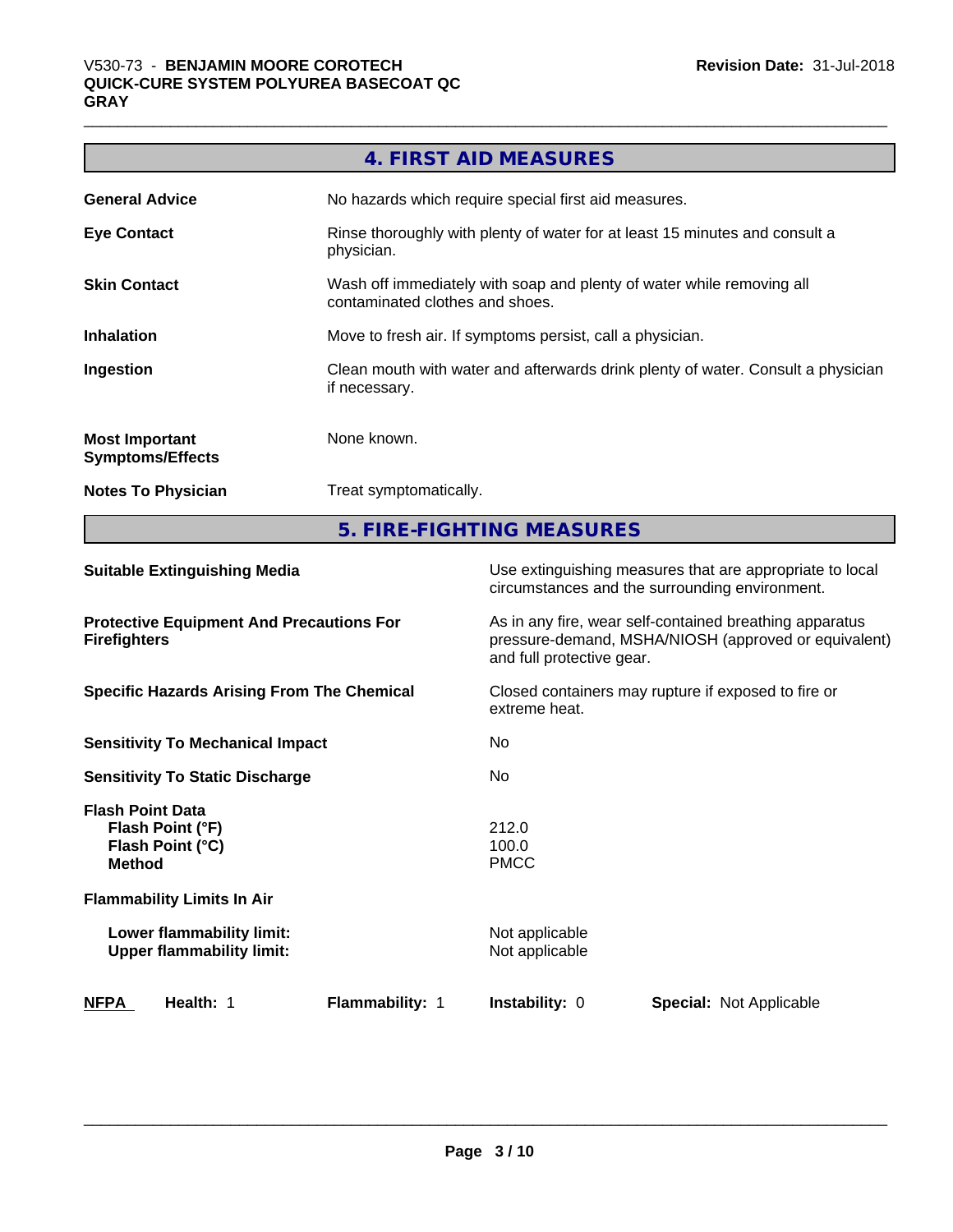#### **NFPA Legend**

- 0 Not Hazardous
- 1 Slightly
- 2 Moderate
- 3 High
- 4 Severe

*The ratings assigned are only suggested ratings, the contractor/employer has ultimate responsibilities for NFPA ratings where this system is used.*

*Additional information regarding the NFPA rating system is available from the National Fire Protection Agency (NFPA) at www.nfpa.org.*

|                                  | 6. ACCIDENTAL RELEASE MEASURES                                                                                                                                                   |
|----------------------------------|----------------------------------------------------------------------------------------------------------------------------------------------------------------------------------|
| <b>Personal Precautions</b>      | Avoid contact with skin, eyes and clothing. Ensure adequate ventilation.                                                                                                         |
| <b>Other Information</b>         | Prevent further leakage or spillage if safe to do so.                                                                                                                            |
| <b>Environmental precautions</b> | See Section 12 for additional Ecological Information.                                                                                                                            |
| <b>Methods for Cleaning Up</b>   | Soak up with inert absorbent material. Sweep up and shovel into suitable<br>containers for disposal.                                                                             |
|                                  | 7. HANDLING AND STORAGE                                                                                                                                                          |
| <b>Handling</b>                  | Avoid contact with skin, eyes and clothing. Avoid breathing vapors, spray mists or<br>sanding dust. In case of insufficient ventilation, wear suitable respiratory<br>equipment. |
| <b>Storage</b>                   | Keep container tightly closed. Keep out of the reach of children.                                                                                                                |
| <b>Incompatible Materials</b>    | No information available                                                                                                                                                         |

# **8. EXPOSURE CONTROLS/PERSONAL PROTECTION**

# **Exposure Limits**

| <b>Chemical name</b> | <b>ACGIH TLV</b>                                       | <b>OSHA PEL</b>            |
|----------------------|--------------------------------------------------------|----------------------------|
| Kaolin, calcined     | 5 mg/m <sup>3</sup> - TWA 0.02 mg/m <sup>3</sup> - TWA | 5 mg/m <sup>3</sup> - TWA  |
|                      | $0.1 \text{ mg/m}^3$ - TWA                             |                            |
|                      | $10 \text{ mg/m}^3$ - STEL                             |                            |
| Titanium dioxide     | 10 mg/m $3$ - TWA                                      | 15 mg/m $3$ - TWA          |
| Carbon black         | $3 \text{ ma/m}^3$ - TWA                               | $3.5 \text{ mg/m}^3$ - TWA |

#### **Legend**

ACGIH - American Conference of Governmental Industrial Hygienists Exposure Limits OSHA - Occupational Safety & Health Administration Exposure Limits N/E - Not Established

**Engineering Measures** Ensure adequate ventilation, especially in confined areas.

 $\overline{\phantom{a}}$  ,  $\overline{\phantom{a}}$  ,  $\overline{\phantom{a}}$  ,  $\overline{\phantom{a}}$  ,  $\overline{\phantom{a}}$  ,  $\overline{\phantom{a}}$  ,  $\overline{\phantom{a}}$  ,  $\overline{\phantom{a}}$  ,  $\overline{\phantom{a}}$  ,  $\overline{\phantom{a}}$  ,  $\overline{\phantom{a}}$  ,  $\overline{\phantom{a}}$  ,  $\overline{\phantom{a}}$  ,  $\overline{\phantom{a}}$  ,  $\overline{\phantom{a}}$  ,  $\overline{\phantom{a}}$ 

#### **Personal Protective Equipment**

| <b>Eye/Face Protection</b> | Safety glasses with side-shields.          |
|----------------------------|--------------------------------------------|
| <b>Skin Protection</b>     | Protective gloves and impervious clothing. |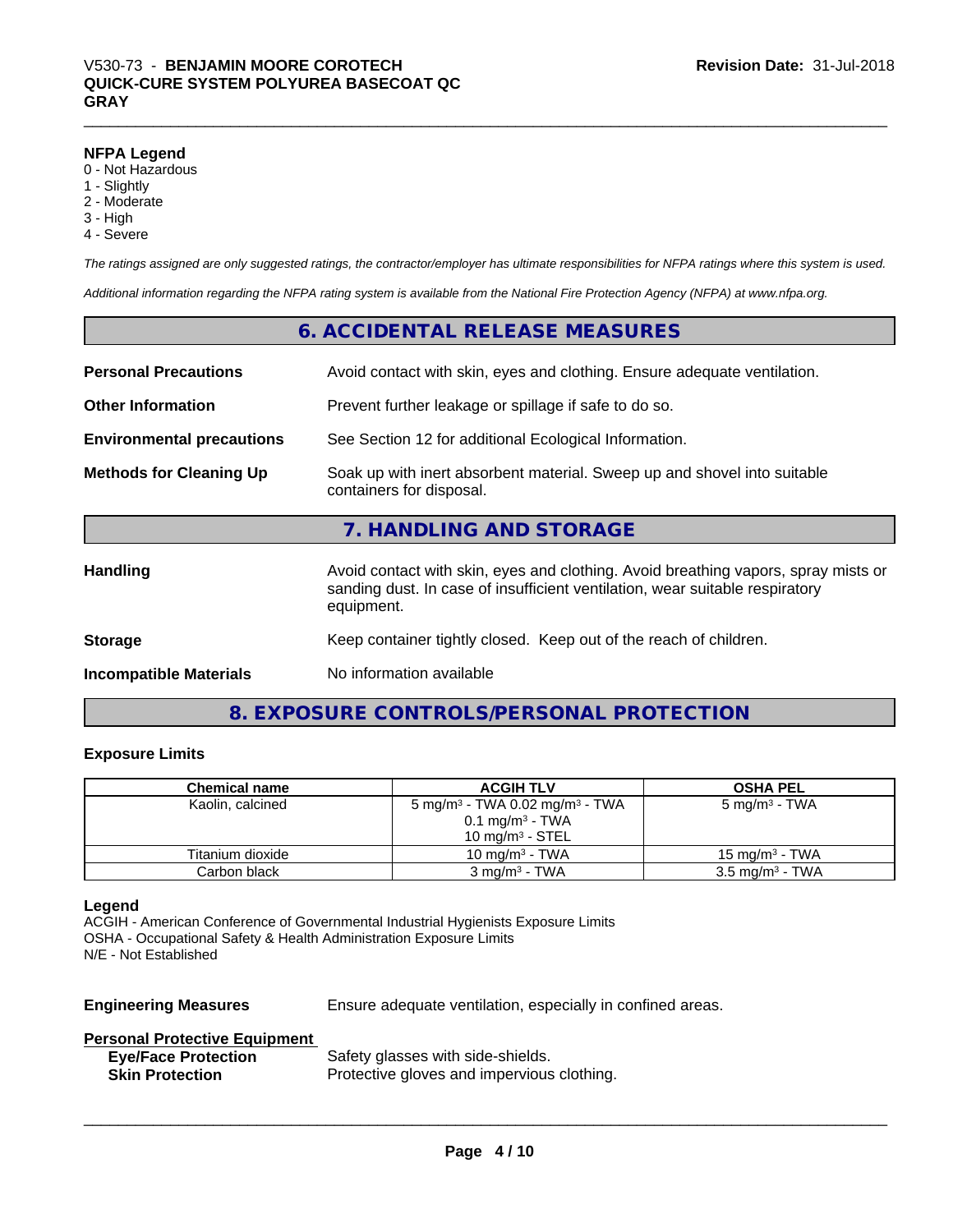**Respiratory Protection** In case of insufficient ventilation wear suitable respiratory equipment.

**Hygiene Measures** Avoid contact with skin, eyes and clothing. Remove and wash contaminated clothing before re-use. Wash thoroughly after handling.

# **9. PHYSICAL AND CHEMICAL PROPERTIES**

**Appearance** gray liquid **Odor** characteristic **Odor Threshold** No information available **Density (Ibs/gal)** 10.4 - 10.5<br> **Specific Gravity** 1.24 - 1.27 **Specific Gravity pH**  $\blacksquare$ **Viscosity (cps)** No information available **Solubility(ies)** No information available **Water solubility** No information available **Evaporation Rate Evaporation Rate No information available Vapor pressure @20 °C (kPa)** No information available **Vapor density** No information available **Wt. % Solids** 90 - 100 **Vol. % Solids Wt.** % Volatiles 0 - 10 **Vol. % Volatiles** 0 - 10 **VOC Regulatory Limit (g/L)** < 100 **Boiling Point (°F)** 595.4 **Boiling Point (°C)** 313.0 **Freezing Point (°F)** No information available **Freezing Point (°C)** No information available **Flash Point (°F)** 212.0 **Flash Point (°C)** 100.0 **Method** PMCC **Flammability (solid, gas)** Not applicable **Upper flammability limit:** Not applicable **Lower flammability limit:** Not applicable **Autoignition Temperature (°F)** No information available **Autoignition Temperature (°C)** No information available **Decomposition Temperature (°F)** No information available **Decomposition Temperature (°C)**<br> **Partition coefficient**<br> **Partition coefficient**<br> **No** information available

**No information available** 

# **10. STABILITY AND REACTIVITY**

| <b>Reactivity</b>                       | Not Applicable                           |
|-----------------------------------------|------------------------------------------|
| <b>Chemical Stability</b>               | Stable under normal conditions.          |
| <b>Conditions to avoid</b>              | Prevent from freezing.                   |
| <b>Incompatible Materials</b>           | No materials to be especially mentioned. |
| <b>Hazardous Decomposition Products</b> | None under normal use.                   |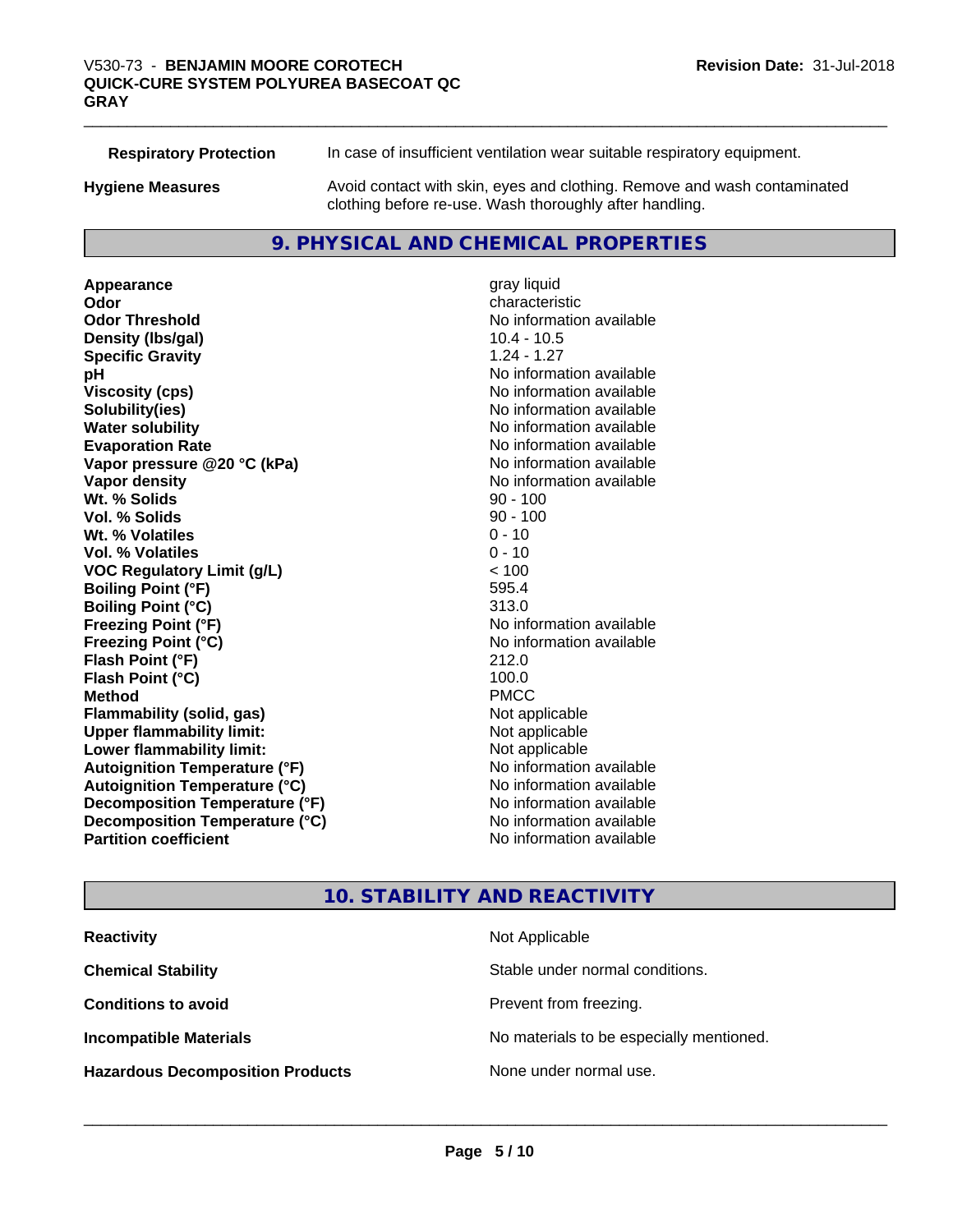| Possibility of hazardous reactions       | None under normal conditions of use.                                                                            |
|------------------------------------------|-----------------------------------------------------------------------------------------------------------------|
|                                          | 11. TOXICOLOGICAL INFORMATION                                                                                   |
| <b>Product Information</b>               |                                                                                                                 |
| Information on likely routes of exposure |                                                                                                                 |
| <b>Principal Routes of Exposure</b>      | Eye contact, skin contact and inhalation.                                                                       |
| <b>Acute Toxicity</b>                    |                                                                                                                 |
| <b>Product Information</b>               | No information available                                                                                        |
|                                          | Symptoms related to the physical, chemical and toxicological characteristics                                    |
| <b>Symptoms</b>                          | No information available                                                                                        |
|                                          | Delayed and immediate effects as well as chronic effects from short and long-term exposure                      |
| Eye contact                              | Causes eye irritation.                                                                                          |
| <b>Skin contact</b>                      | Substance may cause slight skin irritation. Prolonged or repeated contact may dry<br>skin and cause irritation. |
| <b>Inhalation</b>                        | May cause irritation of respiratory tract.                                                                      |
| Ingestion                                | Ingestion may cause gastrointestinal irritation, nausea, vomiting and diarrhea.                                 |
| <b>Sensitization</b>                     | No information available                                                                                        |
| <b>Neurological Effects</b>              | No information available.                                                                                       |
| <b>Mutagenic Effects</b>                 | No information available.                                                                                       |
| <b>Reproductive Effects</b>              | No information available.                                                                                       |
| <b>Developmental Effects</b>             | No information available.                                                                                       |
| <b>Target organ effects</b>              | No information available.                                                                                       |
| <b>STOT - single exposure</b>            | No information available.                                                                                       |
| <b>STOT - repeated exposure</b>          | No information available.                                                                                       |
| Other adverse effects                    | No information available.                                                                                       |
| <b>Aspiration Hazard</b>                 | No information available                                                                                        |
| <b>Numerical measures of toxicity</b>    |                                                                                                                 |
|                                          | The following values are calculated based on chapter 3.1 of the GHS document                                    |
| <b>ATEmix (oral)</b>                     | 7128 mg/kg                                                                                                      |

| <b>Component Information</b> |  |
|------------------------------|--|

Titanium dioxide LD50 Oral: > 10000 mg/kg (Rat) Glycidoxy propyl trimethoxysilane LD50 Oral: 22.6 ml/kg (Rat) LD50 Dermal: 3970 µL/kg (Rabbit) Carbon black \_\_\_\_\_\_\_\_\_\_\_\_\_\_\_\_\_\_\_\_\_\_\_\_\_\_\_\_\_\_\_\_\_\_\_\_\_\_\_\_\_\_\_\_\_\_\_\_\_\_\_\_\_\_\_\_\_\_\_\_\_\_\_\_\_\_\_\_\_\_\_\_\_\_\_\_\_\_\_\_\_\_\_\_\_\_\_\_\_\_\_\_\_ LD50 Oral: > 15400 mg/kg (Rat)

**ATEmix (dermal)** 389193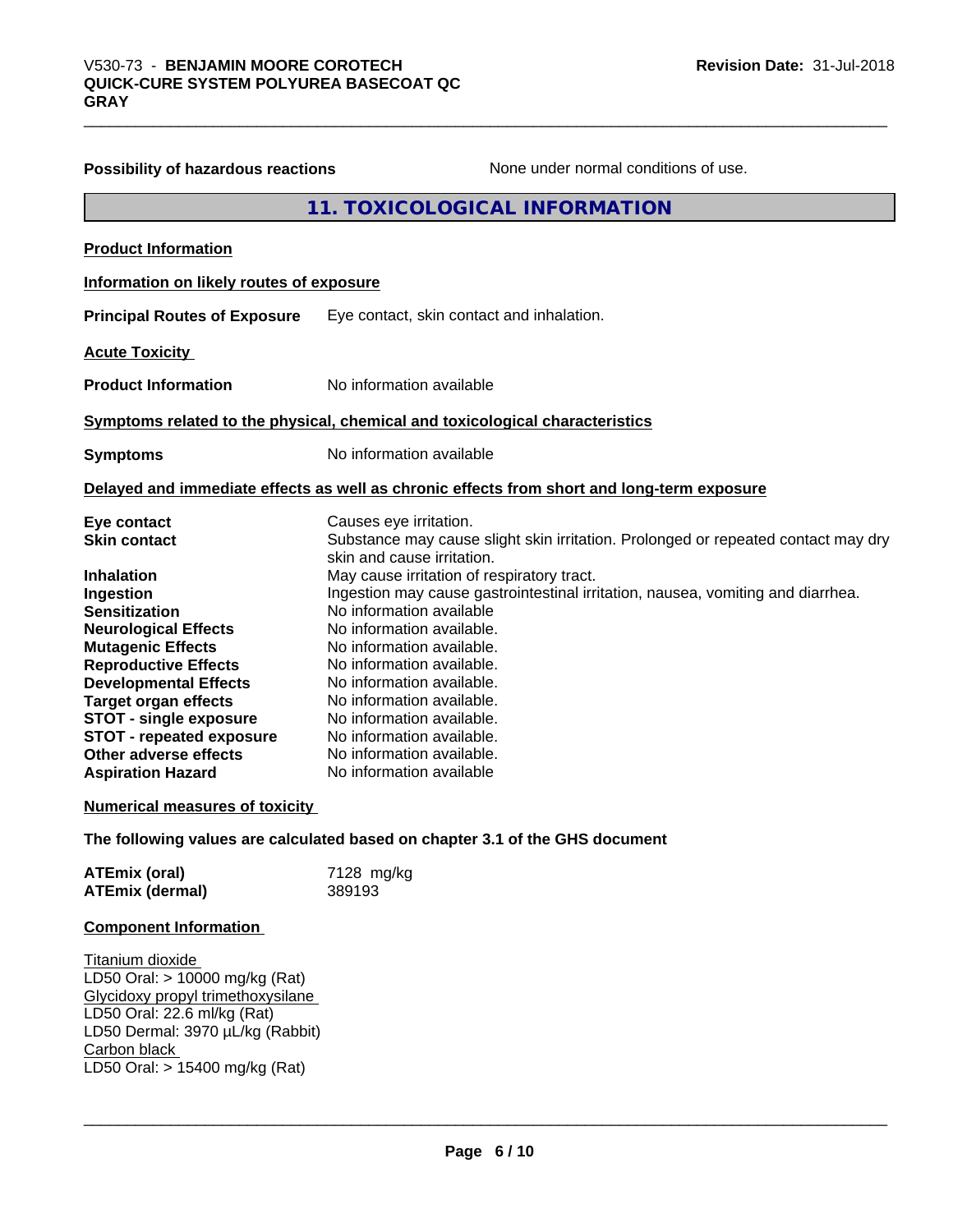LD50 Dermal: > 3000 mg/kg (Rabbit)

#### **Carcinogenicity**

*The information below indicateswhether each agency has listed any ingredient as a carcinogen:.*

| <b>Chemical name</b> | <b>IARC</b>         | NTP | <b>OSHA</b> |  |
|----------------------|---------------------|-----|-------------|--|
|                      | 2B - Possible Human |     | Listed      |  |
| Titanium dioxide     | Carcinogen          |     |             |  |
|                      | 2B - Possible Human |     | Listed      |  |
| Carbon black         | Carcinogen          |     |             |  |

• Although IARC has classified titanium dioxide as possibly carcinogenic to humans (2B), their summary concludes: "No significant exposure to titanium dioxide is thought to occur during the use of products in which titanium dioxide is bound to other materials, such as paint."

#### **Legend**

IARC - International Agency for Research on Cancer NTP - National Toxicity Program OSHA - Occupational Safety & Health Administration

**12. ECOLOGICAL INFORMATION**

# **Ecotoxicity Effects**

The environmental impact of this product has not been fully investigated.

#### **Product Information**

#### **Acute Toxicity to Fish**

No information available

# **Acute Toxicity to Aquatic Invertebrates**

No information available

#### **Acute Toxicity to Aquatic Plants**

No information available

#### **Persistence / Degradability**

No information available.

#### **Bioaccumulation**

No information available.

#### **Mobility in Environmental Media**

No information available.

#### **Ozone**

No information available

#### **Component Information**

#### **Acute Toxicity to Fish**

Titanium dioxide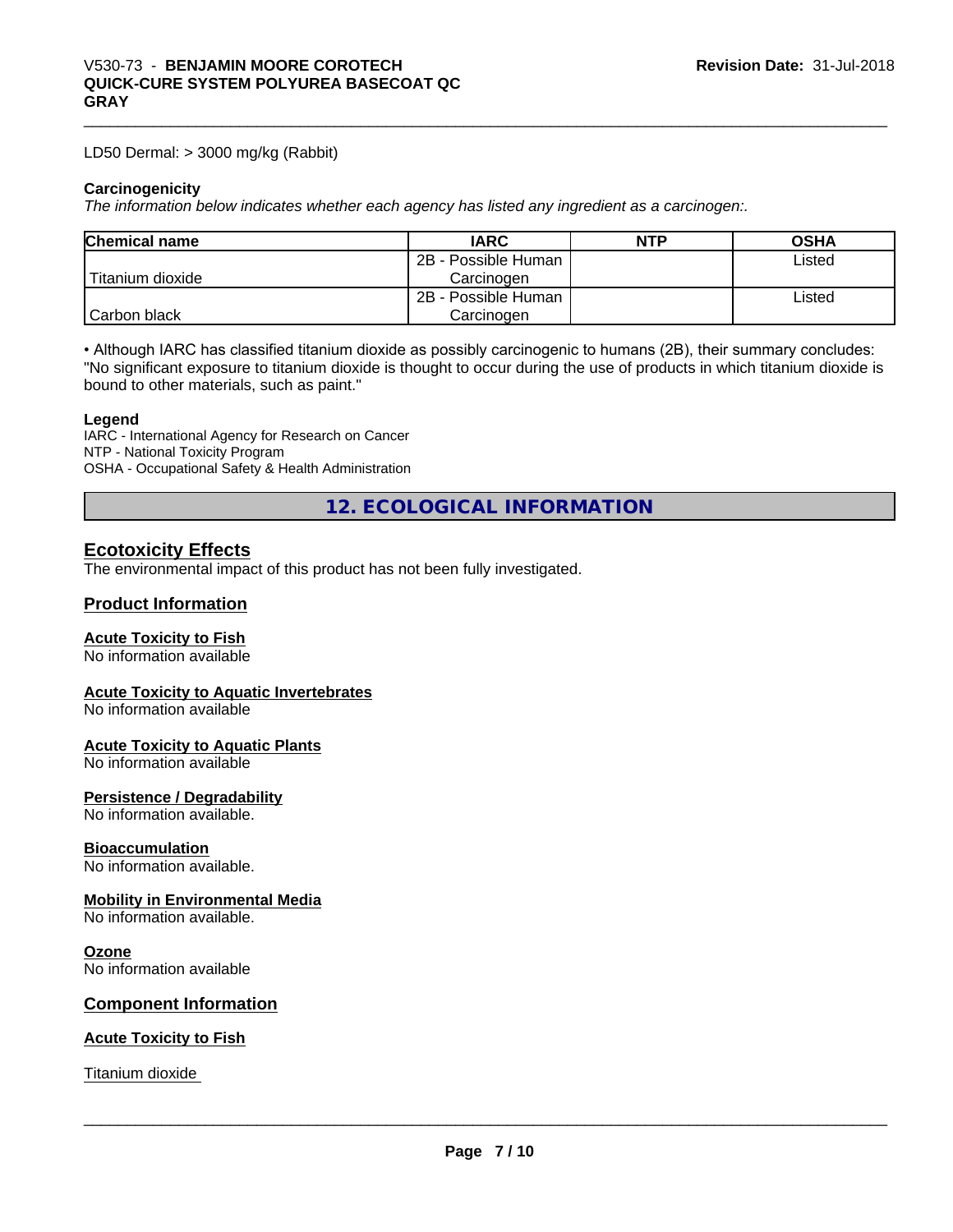LC50: > 1000 mg/L (Fathead Minnow - 96 hr.)

#### **Acute Toxicity to Aquatic Invertebrates**

No information available

#### **Acute Toxicity to Aquatic Plants**

No information available

| Dispose of in accordance with federal, state, and local regulations. Local<br><b>Waste Disposal Method</b><br>requirements may vary, consult your sanitation department or state-designated |
|---------------------------------------------------------------------------------------------------------------------------------------------------------------------------------------------|
| environmental protection agency for more disposal options.                                                                                                                                  |
| <b>14. TRANSPORT INFORMATION</b>                                                                                                                                                            |
| <b>DOT</b><br>Not regulated                                                                                                                                                                 |
| <b>ICAO / IATA</b><br>Not regulated                                                                                                                                                         |
| Not regulated<br><b>IMDG / IMO</b>                                                                                                                                                          |
| <b>15. REGULATORY INFORMATION</b>                                                                                                                                                           |

# **International Inventories**

| <b>TSCA: United States</b> | Yes - All components are listed or exempt. |
|----------------------------|--------------------------------------------|
| <b>DSL: Canada</b>         | Yes - All components are listed or exempt. |

# **Federal Regulations**

#### **SARA 311/312 hazardous categorization**

| Acute health hazard               | Yes |  |
|-----------------------------------|-----|--|
| Chronic Health Hazard             | Yes |  |
| Fire hazard                       | N٥  |  |
| Sudden release of pressure hazard | Nο  |  |
| Reactive Hazard                   | Nο  |  |

#### **SARA 313**

Section 313 of Title III of the Superfund Amendments and Reauthorization Act of 1986 (SARA). This product contains a chemical or chemicals which are subject to the reporting requirements of the Act and Title 40 of the Code of Federal Regulations, Part 372:

| <b>Chemical name</b> | CAS No.    | Weight-% | <b>CERCLA/SARA 313</b>     |
|----------------------|------------|----------|----------------------------|
| Kaolin, calcined     | 66402-68-4 | 25       | (de minimis concentration) |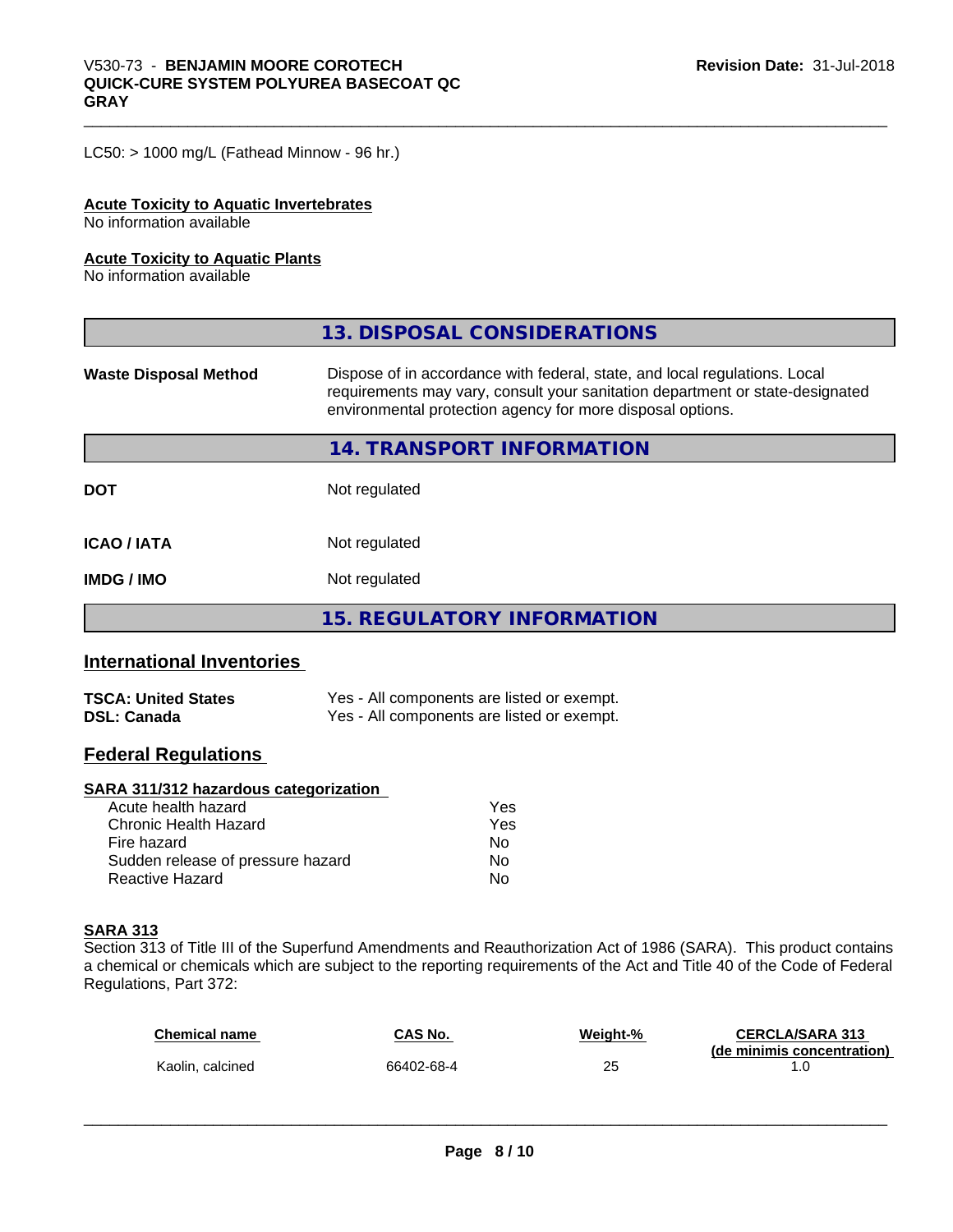#### **Clean Air Act,Section 112 Hazardous Air Pollutants (HAPs) (see 40 CFR 61)**

This product contains the following HAPs:

*None*

# **US State Regulations**

#### **California Proposition 65**

# **A** WARNING: Cancer and Reproductive Harm– www.P65warnings.ca.gov

#### **State Right-to-Know**

| <b>Chemical name</b>  | <b>Massachusetts</b> | <b>New Jersey</b> | Pennsylvania |
|-----------------------|----------------------|-------------------|--------------|
| Kaolin.<br>. calcined |                      |                   |              |
| Titanium dioxide      |                      |                   |              |
| Carbon black          |                      |                   |              |

#### **Legend**

X - Listed

# **16. OTHER INFORMATION**

| $HMIS -$ | Health: 1* | <b>Flammability: 1</b> | <b>Reactivity: 0</b> | PPE: - |
|----------|------------|------------------------|----------------------|--------|
|          |            |                        |                      |        |

#### **HMIS Legend**

- 0 Minimal Hazard
- 1 Slight Hazard
- 2 Moderate Hazard
- 3 Serious Hazard
- 4 Severe Hazard
- \* Chronic Hazard
- X Consult your supervisor or S.O.P. for "Special" handling instructions.

*Note: The PPE rating has intentionally been left blank. Choose appropriate PPE that will protect employees from the hazards the material will present under the actual normal conditions of use.*

*Caution: HMISÒ ratings are based on a 0-4 rating scale, with 0 representing minimal hazards or risks, and 4 representing significant hazards or risks. Although HMISÒ ratings are not required on MSDSs under 29 CFR 1910.1200, the preparer, has chosen to provide them. HMISÒ ratings are to be used only in conjunction with a fully implemented HMISÒ program by workers who have received appropriate HMISÒ training. HMISÒ is a registered trade and service mark of the NPCA. HMISÒ materials may be purchased exclusively from J. J. Keller (800) 327-6868.*

 **WARNING!** If you scrape, sand, or remove old paint, you may release lead dust. LEAD IS TOXIC. EXPOSURE TO LEAD DUST CAN CAUSE SERIOUS ILLNESS, SUCH AS BRAIN DAMAGE, ESPECIALLY IN CHILDREN. PREGNANT WOMEN SHOULD ALSO AVOID EXPOSURE.Wear a NIOSH approved respirator to control lead exposure. Clean up carefully with a HEPA vacuum and a wet mop. Before you start, find out how to protect yourself and your family by contacting the National Lead Information Hotline at 1-800-424-LEAD or log on to www.epa.gov/lead.